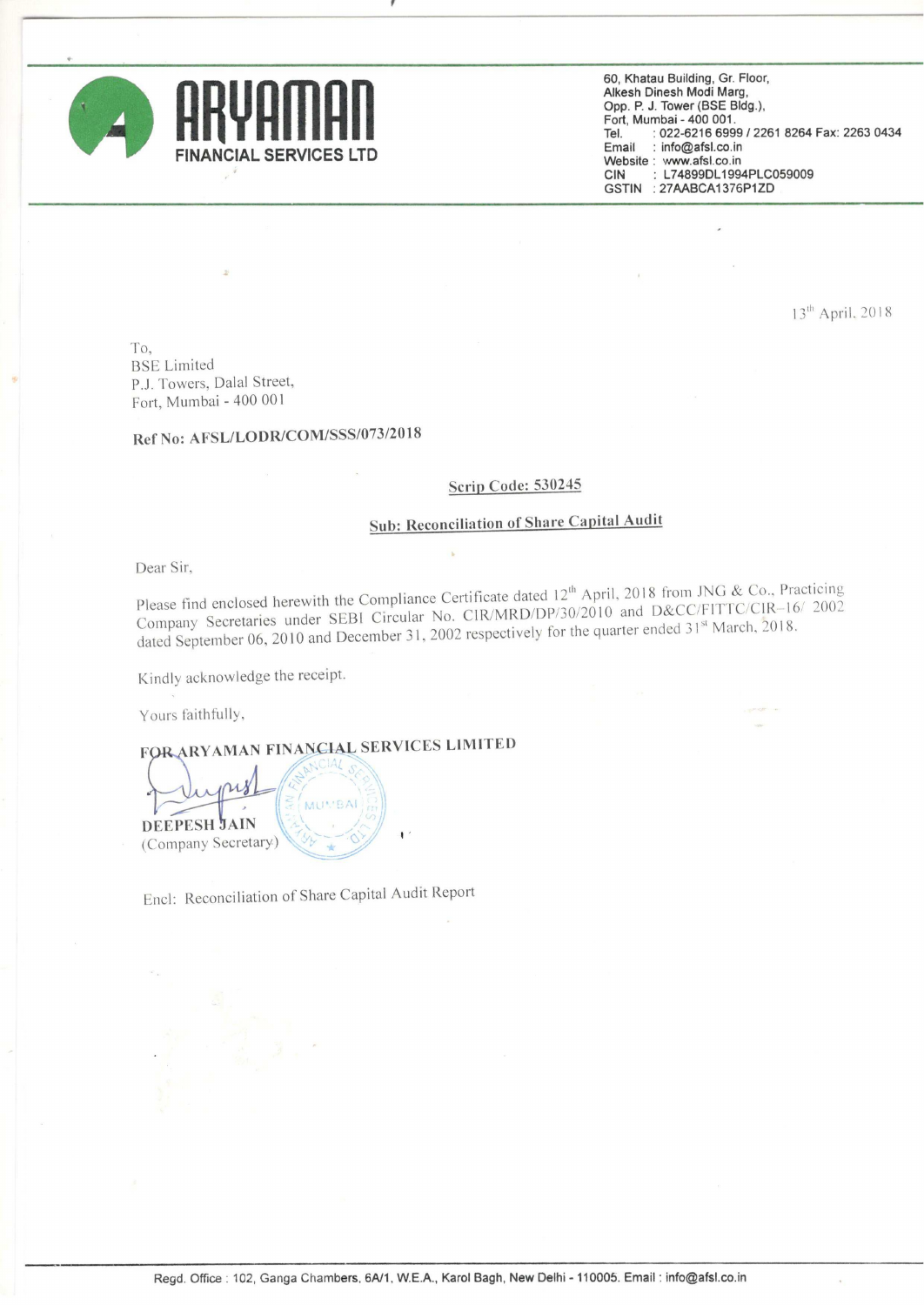# .ING & CO. Company Secretaries



To, The Board of Directors, M/s. Aryaman Financial Services Limited Delhi.

## Sub: Reconciliation of Share Capital Audit Certificate in terms of Regulation 55A of SEBI (Depositories & Participants) Regulations, 1996.

Dear Sir,

<sup>I</sup> have examined the Register of Members, Beneficiary details furnished by the depositories and other records / documents maintained by M/s. Aryaman Financial Services Limited (hereinafter referred to as "the Company") and M/s. Adroit Corporate Services Private Limited, the Registrar and Transfer Agent of the Company. for issuance of this certificate in accordance with circulars CIR/MRD/DP/30/2010 and D&CC/FITTC/CIR-16/2002 dated September 06, 2010 and December 31, <sup>2002</sup> respectively issued by the Securities and Exchange Board of India read with Regulation 55A of SEBl (Depositories & Participants) Regulations, 1996.

In my opinion and to the best of my information and according to the explanations given to me and as considered necessary, I hereby certify that:

|                 | based on such verification as considered necessary, i here | 31.03.2018                                       |                       |  |  |  |
|-----------------|------------------------------------------------------------|--------------------------------------------------|-----------------------|--|--|--|
| 1               | For Quarter Ended                                          |                                                  |                       |  |  |  |
|                 | <b>ISIN</b>                                                | INE032E01017                                     |                       |  |  |  |
| $\overline{2}$  |                                                            | Equity Share of Rs.10/- each                     |                       |  |  |  |
| 3               | Face Value                                                 | <b>Aryaman Financial Services Limited</b>        |                       |  |  |  |
| $\overline{4}$  | Name of the Company                                        | 102, Ganga Chambers, 6A/1, W.E.A., Karol Bagh,   |                       |  |  |  |
| 5               | Registered Office Address                                  | New Delhi - 110005.                              |                       |  |  |  |
|                 |                                                            | 60, Ground Floor, Khatau Building, Alkesh Dinesh |                       |  |  |  |
| 6               | Correspondence Address                                     | Modi Marg, Opp. BSE Building, Fort, Mumbai - 400 |                       |  |  |  |
|                 |                                                            | 001.                                             |                       |  |  |  |
|                 | Telephone & Fax Nos.                                       | Tel No.: 022 - 6216 6999 / 2261 8264             |                       |  |  |  |
| $7\phantom{.0}$ |                                                            | Fax No.: 022 - 2263 0434                         |                       |  |  |  |
| 8               | Email Address                                              | info@afsl.co.in                                  |                       |  |  |  |
|                 | Names of the Stock Exchanges where                         | BSE Ltd. (BSE)                                   |                       |  |  |  |
| $\overline{9}$  | the Company's securities are listed                        |                                                  |                       |  |  |  |
|                 |                                                            |                                                  | % of Total            |  |  |  |
|                 |                                                            | <b>Number of Shares</b>                          | <b>Issued Capital</b> |  |  |  |
|                 |                                                            | 1,16,82,000                                      | 100.00                |  |  |  |
| 10              | <b>Issued Capital</b>                                      |                                                  |                       |  |  |  |
| 11              | Listed Capital (Exchange-wise)                             | 1,16,82,000                                      | 100.00                |  |  |  |
|                 | (BSE)                                                      |                                                  |                       |  |  |  |
|                 | (As Per Company Records)                                   | 93,04,945                                        | 79.65                 |  |  |  |
| 12              | Held in dematerialized form in CDSL                        | 19,92,322                                        | 17.06                 |  |  |  |
| 13              | Held in dematerialized form in NSDL                        | 3,84,733                                         | 3.29                  |  |  |  |
| 14              | Physical                                                   | 1,16,82,000                                      | 100.00                |  |  |  |
| 15              | Total No. of shares (12+13+14)                             | NA                                               |                       |  |  |  |
| 16              | Reasons for difference if any, between                     |                                                  |                       |  |  |  |
|                 | (10&11), (10&15), (11&15).                                 |                                                  |                       |  |  |  |
|                 |                                                            |                                                  | <b>OMPR</b>           |  |  |  |
|                 |                                                            |                                                  |                       |  |  |  |
|                 |                                                            |                                                  | SECRE                 |  |  |  |